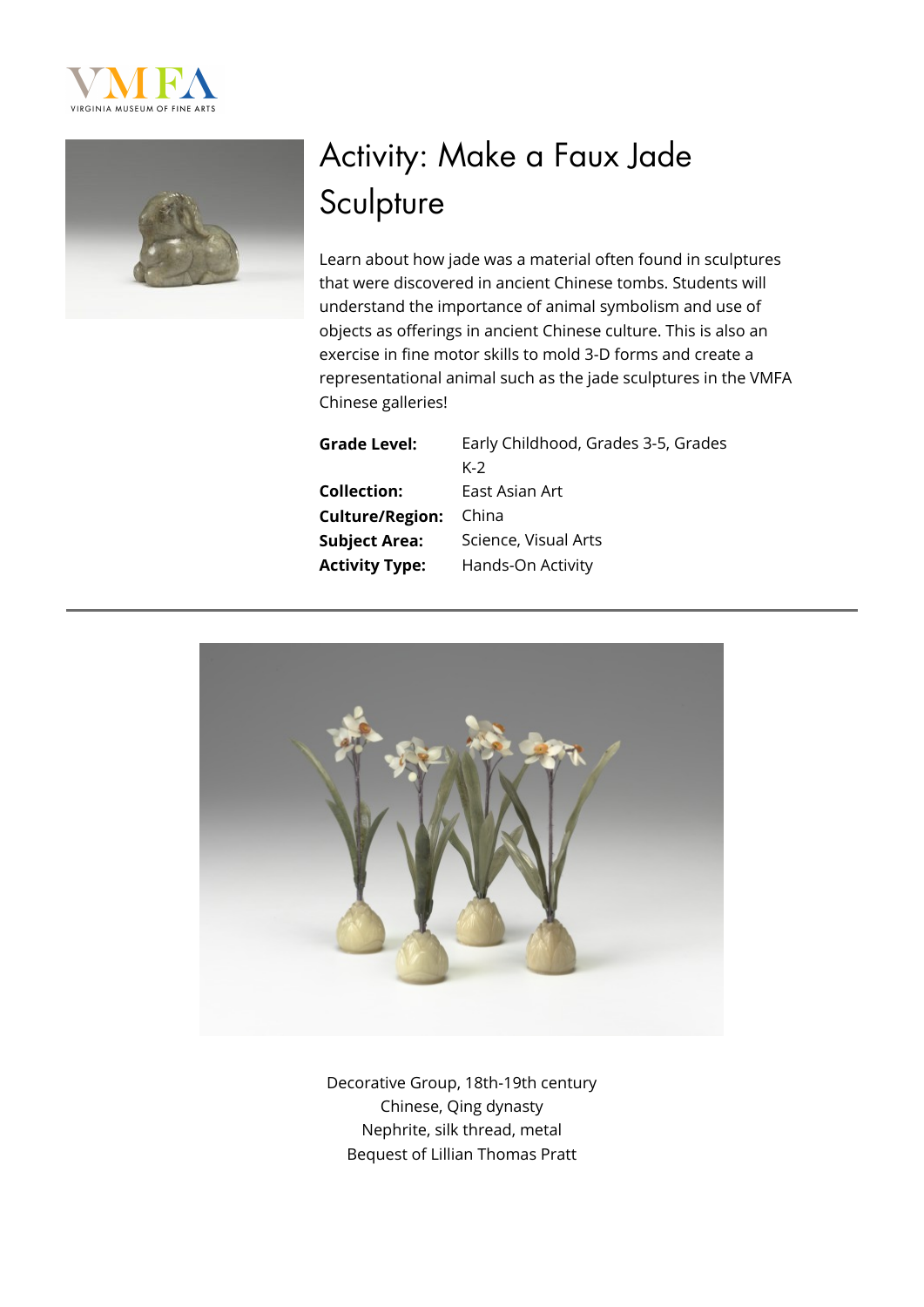

### **OVERVIEW**

#### 'Soft, smooth and glossy, it appeared to them like benevolence; fine, compact and strong- like intelligence' Attributed to Confucious (about 551- 479 BC)

Throughout Chinese history, the most valued materials were jade, bronze, silk, and lacquer. Jade is considered highly valuable and has been treasured for thousands of years. Jade objects of animals and replicas of tools and weapons have been discovered in ancient Chinese tombs, dating back to 7,000 years. Because of its rarity and hardness, in anicent China it was a material often used for ceremony, adornment, and ritual.

The Chinese word for Jade is yu, which actually has a more general meaning to embrace many shades of green, grey, and brown hardstones. Jade refers to two types of minerals, jadeite and nephrite. Jade is made up of aluminum and a silicate of sodium. Jadeite, which was found in Burma, is a darker green and was not used in China until the 18th century. Nephrite, found in central China, is lighter in color and also has color variations. Both are quite strong and difficult to work because of their tight crystalline structure. The jade objects found in China before the 18th century are actually nephrite. Jade was found in rivers where boulders broke off and washed down. Craftsmen then cut them into slices to begin their work. To work into sculptural forms they must be ground with abrasive sand. The Chinese produced a surprisingly large number of beautiful jade carving considering how difficult the material is to work with. It is polished to a very smooth finish and the texture and look of the material has symbolic reference to purity, beauty, immortality, and wisdom.

Jade carving was popular during the Neolithic time, around 4,500 BC. Ceremonial versions of stone tools, as well as animals and adornments were carved out of jade and placed in tombs in the Liaoning province in the Hongshan culture. Possessing carved jade could have been a symbol of power and wealth. A popular form was the cong and the bi, which were rectangular tube shapes and flat discs. Animal carvings were less prolific probably because most of the objects were carved from thin slabs and the dimensional animals required larger pieces of jade. In the tomb of Fu Hao, a powerful woman and concubine of the Shang dynasty, 755 jade artifacts were found, including a huge number of different animals as well as dragons. Animals were important as symbols of contact with the spirit world and protection in the afterlife. The use of jade has remained popular throughout Chinese history. Later in the Ming and Qing periods ancient jades and decorative motifs were copied, and brought the ancient past through time and into the present.

## ACTIVITY